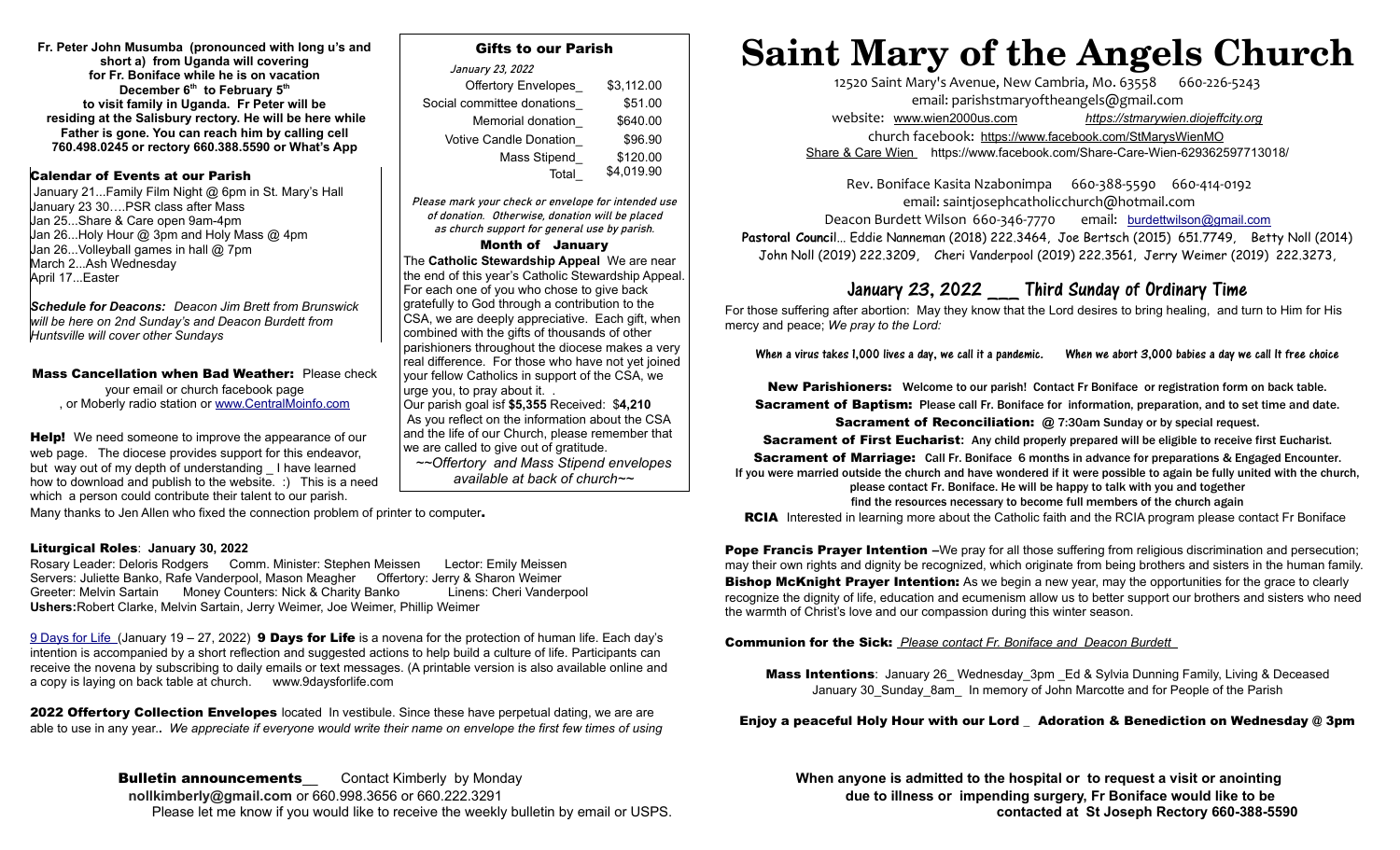Please pray to Jesus for healing and comfort for ~~ Rhett Payne, *Three Special Intention (S)*, *Jeff Schneider,* Stephanie (Weiss) Niemeier, *Cancer Patients, For our military sons*, Stephanie Morris, *Keith Perkins*, Christine Atterbury, *Mark Gordon*, Gayla Donaldson, Nathan Cook, *Special Intention<sup>F</sup>* , Curtis Wienhaus, Rusty Immegart, *Erma Nanneman,* Kara Robinson, A*nne (Vanderpool) Jones*, *Bernie Stundebeck*, *Kevin Perry, Nancy Burstert Willis* , *Vlad Mattingly*, *Donnie Davis, Morgan & Ian Busenburg, Danny Enyeart, Tennile Manson, Lyndell Jacobs*, *Mary Catherine Boss, J.D. Bertsch, Patti Bartholomew.* The Names On This List Will Be Removed January 1<sup>st</sup> and A New List Started. Please Call Rectory To Add/Keep A Name On List

#### **Our Sympathy and Prayers**

For the family Fred Clapham who passed away January 3rd. He and his wife, Joyce Mackey Clapham (whom he married on January 5, 1980) purchased a furniture store renaming it Fred and Joyce's Brookfield Furniture. They spent 42 wonderful years together raising their family of seven children. He was father of Deacon Burdett. May Fred rest in eternal peace.

Confirmation: Please keep Jersey Rowe, Riley Rowe, Kendra Bertsch, Zoey Burch, Ryder Gooch, Bennet Philips, Zach Stallo, Caleb Stallo, Hannah Vanderpool, Natalee Pennington, Scout Gooch, Eric Noll, Dane Dorrell, Mason Bixenman, Mason Meaghar, Ethan Stallo, and Whitney Pennington in your prayers as they journey toward being "Sealed with the Holy Spirit at Confirmation. This is an important time in their life, finding out who they are and what God's greater plan is for their lives. They need all the prayers and support we as a parish community can offer them!

Keep in your prayers children preparing for their First Communion**\_\_**Jocelynn Quinn, Aisley Burk, Kane Stallo, Trinity Moore, Blayke Ewigman, Penelope Banko, Dylan Bixenman, Simon Yallaly, and Eli Allen.

# [This Sunday's Readings](https://bible.usccb.org/bible/readings/010321.cfm) **First Reading** *Nehemiah 8:2-4a,5-6,8-10*



Ezra reads from the book of the Law and interprets it for all to understand. **Responsorial Psalm** *Psalm 19:8,9,10,15* A song in praise of the Law of the Lord **Second Reading** *1 Corinthians 12:12-30* (or shorter form, *1 Corinthians 12:12-14,27*) Paul explains that all were baptized into the one body of Christ.

**Gospel Reading** *Luke 1:1-4; 4:14-21* In the synagogue at Nazareth, Jesus reads aloud from the scroll of the prophet Isaiah and announces that this Scripture is now fulfilled.

**Background on the Gospel Reading** Today's Gospel reading combines two separate passages taken from the Gospel of Luke. First we hear the opening verses where Luke establishes the purpose of his Gospel. His style is typical of polished Greek and Roman literature. In this passage, we learn that Luke may have written to a specific person, Theophilus; but the word Theophilus may also be a general reference, functioning as the phrase "Dear Reader" might in contemporary writing. In Greek, the word Theophilus translates as "lover of God."

Today's Gospel reading then skips several chapters in which one would find the Infancy Narratives, Jesus' baptism by John, the temptations Jesus faced in the desert, and the beginning of Jesus' public ministry. In chapter four of Luke's Gospel, we hear that Jesus is in his hometown of Nazareth, attending the synagogue on the Sabbath, which is said to be his custom. In this account, we find another important clue that Jesus lived as a faithful, observant Jew. We will continue to read from Luke's Gospel in sequence for the next two Sundays.

As Jesus stands in the synagogue, he reads from the scroll handed to him; it contains the words of the prophet Isaiah. At this early moment in his ministry, Jesus announces his mission in continuity with Israel's prophetic tradition. This reading from Isaiah defines Jesus' ministry. We will find more evidence of this as we continue to read from Luke's Gospel throughout the year. Jesus' ministry will include bringing glad tidings to the poor, liberty to captives, healing to the sick, freedom to the oppressed, and proclaiming a year acceptable to the Lord. Through this text from Isaiah, Jesus announces God's salvation. The "year acceptable to the Lord" is a reference to the Jewish tradition of Sabbath years and jubilee. The Sabbath year was observed every seventh year. It was a year of rest when land was left fallow and food stores were to be shared equally with all. A year of Jubilee was celebrated every fiftieth year, the conclusion of seven cycles of Sabbath years. It was a year of renewal in which debts were forgiven and slaves were freed.

Financial Aid: Applications are being accepted through March 31, 2022. These scholarships are available to all parish high school seniors with a financial need. The Diocese of Jefferson City offer our parish families college scholarship opportunities through a generous donation from the families of William H. (Bill) Simon and John L. Warack For more information and to complete an application, visit www.diojeffcity.org/college-scholarship

The St. Mary's Card Guild You can add a fun and attainable goal this year - join the St. Mary's Card Guild. informational meeting is **rescheduled for later date**. We are anxious to begin our card ministry, so please join us to peruse examples of cards I've made and to have questions answered. Bring your calendar so we can plan our first session. While we are anxious to begin our card ministry, the meeting will be postponed in case of inclement weather. If you have any questions or have conflicts and cannot attend the meeting, please contact me at [educater6330@gmail.com](mailto:educater6330@gmail.com) or 660-413-2244. Thank you, Johnna

**St. Joseph school**: Preschool: Wednesday, February 2, 2022 – St. Joseph Preschool registration for the 2022-2023 school year will be held from 4:00-6:30 p.m. at St. Joseph School. If you are interested in sending your child, or know of someone interested, please contact the school at 660-388-5518.

**St. Mary of the Angels PSR:** TThis Sunday, January 23rd is the next PSR Mass for 7th – 12th grades. Liturgical Roles are as follows: Servers: Dane Dorrell, Scout Gooch, and Mason Bixenman Lectors: Natalee Pennington and Hannah Vanderpool Greeter: Whitney Pennington Offertory: Zach and Ethan Stallo Ushers: Ryder Gooch, Eric Noll, Mason Meagher, Bennet Philips, and Caleb Stallo February 13th Deacon Burdett is planning a youth retreat in the hall which will be over at 3 pm. We will have guest speakers and other engaging activities. This is for the youth (confirmation class and the seniors) of Wien, Marceline, and Salisbury. Please keep this date open

Fr. McCartan School: Catholic Schools' Week We will kick-off Catholic Schools' Week with a special Mass for all students and their families at the 10:45 Mass on Sunday, January 30th. Mass will be followed by an Open House at the school, where the 7th and 8th graders will be presenting a "Saint Walk." Come learn about the saints they have chosen to be their mentors as they decided on Confirmation names. February 2 is Spaghetti Dinner 4:30- 7:00pm

# Pictorial Parish Directory: We are working on a Parish Directory…

The Church directory will be going to digital layout this Friday January 21, 2022. You still have time to submit a picture of your family by e-mail to: [donaldm@cvalley.net](mailto:donaldm@cvalley.net) or [meissenandsons@cvalley.net](mailto:meissenandsons@cvalley.net)

 Please include: Names, birthdays. Wedding anniversary, address, email and all phone numbers that you want listed. If you would like extra directory's please include how many. If you have any questions at all please contact Christina or Connie Meissen. We are looking forward to the finished project and it will not be complete with out all the families.

*Welcome! We rejoice to have you . us, whether long-time resident or newly arrived in the parish! Please fill out this form and return it to the Parish Office or place it in the Sunday collection basket if you would like to be a registered member of our parish or if you have circled any of the requests listed below.*

| Name           | Addres           |                            | Phone<br>19 U      |                           |
|----------------|------------------|----------------------------|--------------------|---------------------------|
|                |                  |                            |                    |                           |
| email address: | New Registration | Address/Phone/Email change | Moving out of area | Help with the Wien Picnic |